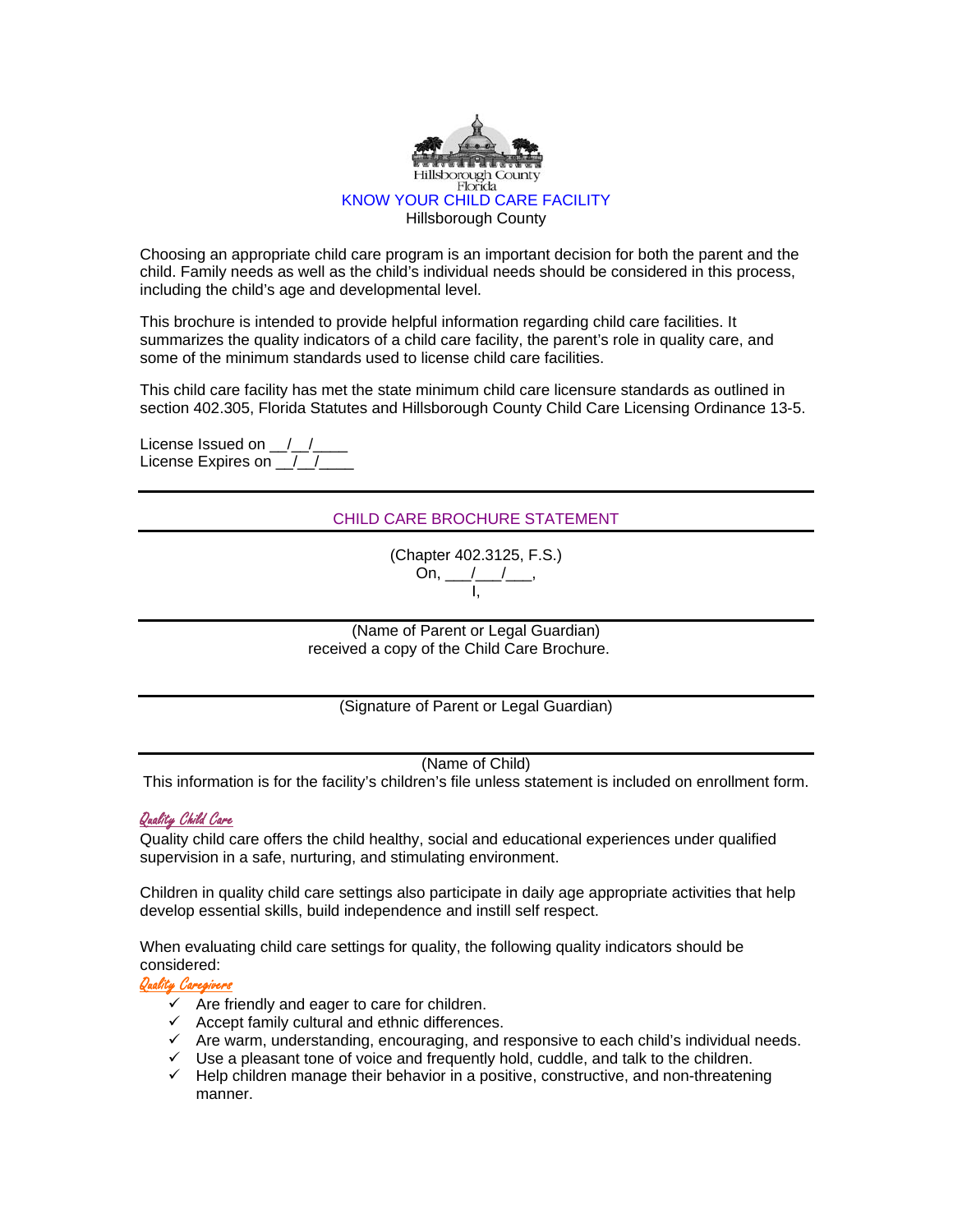- $\checkmark$  Allow children to play alone or in small groups.
- $\checkmark$  Are attentive to and interact with the children.
- $\checkmark$  Provide stimulating, interesting, and educational activities.
- $\checkmark$  Demonstrate knowledge of the social and emotional needs and developmental tasks for all children.

## Quality Environments

- $\checkmark$  Are clean, safe, inviting, comfortable, and child-friendly.
- $\checkmark$  Provide easy access to age-appropriate toys.
- $\checkmark$  Display children's activities and creations.
- $\checkmark$  Provide a safe and secure environment that fosters the growing independence of all children.

## Quality Activities

- $\checkmark$  Are children initiated and teacher facilitated.
- $\checkmark$  Include social interchanges with all children.
- $\checkmark$  Are expressive including play, painting, drawing, story telling, music, and dancing and other varied activities.
- $\checkmark$  Include opportunities for all children to read, be creative, explore, and problem solve.

## Parent's Role

The parent's role in quality child care is vital to its success. In partnering with the caregiver to achieve this goal, parents should:

- $\checkmark$  Familiarize themselves with the child care standards used to license the child care facility.
- $\checkmark$  Inquire about the qualification and experience of child care staff as well as staff longevity.
- $\checkmark$  Know the facility's policies and procedures.
- $\checkmark$  Communicate with the caregiver.
- $\checkmark$  Visit and observe the facility and participate in special activities as well as scheduled meetings and conferences.
- $\checkmark$  Talk to their child about their daily experiences in child care.
- $\checkmark$  Arrange alternate care for their child if they are sick.

## Licensing Standards

Hillsborough County Child Care Licensing Ordinance

Every licensed child care facility should maintain licensing standards that include but are not limited to, the following:

# General Information

- $\checkmark$  Have a valid license posted for parents to see.
- $\checkmark$  Have all staff appropriately screened.
- $\checkmark$  Maintain minimum staff-to-child ratios:

| Under 1 year old  | 1.4  |
|-------------------|------|
| 1 year old        | 1:6  |
| 2 year old        | 1:11 |
| 3 year old        | 1:15 |
| 4 year old        | 1:20 |
| 5 years and older | 1:25 |

- $\checkmark$  Maintain appropriate transportation vehicles and procedures.
- $\checkmark$  Provide parents with written age appropriate disciplinary practices used by the facility.
- $\checkmark$  Provide access to the facility during normal hours of operation.
- $\checkmark$  Maintain usable indoor floor space for playing, working and napping.